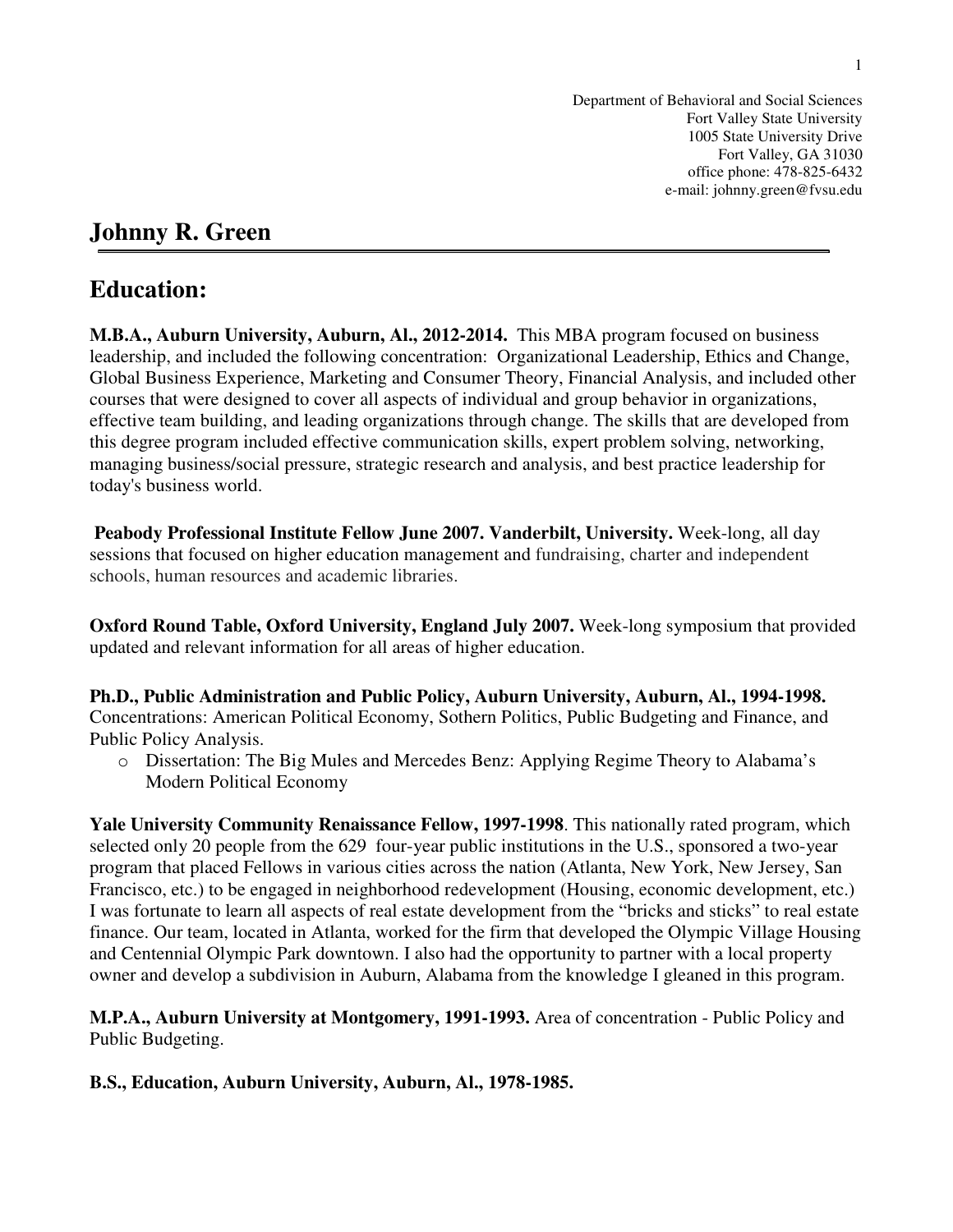#### **Professional Experience:**

#### **Assistant Vice President for Student Affairs Outreach, February 1, 2016 – January 31, 2019.**

Served as a senior member of the Student Affairs Leadership Team and reported directly to the Vice President for Student Affairs. Provided vision and leadership in the development and administration of a vibrant campus life program that engages the entire campus community using nationally recognized best practices. This position supervised and had oversight for the following areas: Veterans Resource Center, Off Campus Housing Program, Mentoring Programs, and all community relations. I was also responsible for the Strategic Diversity Plan for Student Affairs and facilitating contract negotiations for programming and services.

In terms of skills development, I was responsible for planning, developing, and coordinating a wide range of activities, programs, and services that enhanced the quality of student life at Auburn University. Other skills included strategic planning, systematic decision-making, and knowledge of significant current issues affecting the administration of student life functions (e.g., legal issues, student development theory, risk management policies, multicultural issues, etc.)

Other Duties and Responsibilities included:

- Assist the Vice President in the planning, administration, and leadership of the Division of Student Affairs.
- Provide vision for the development and implementation of a comprehensive student life program.
- Provide leadership in the areas of planning, human resources, policy development, operational, facility, and budgetary aspects for all reporting departments.
- Develop and implement services, activities, and opportunities that complete the student experience and enhance their adjustment to and participation in college life with the specific purpose of increasing student retention, persistence, and graduation rates.
- Provide direct supervision, training and evaluation of programs and staff in all oversight units
- Responsible for key role in the implementation of the Division's strategic plan.
- Participate in Student Affairs related fundraising and development activities.
- Serve on the Critical Incident Response Team (CIRT).

## **Founding Director, Auburn University Student Veterans Resource Center, November 2010 – February 2016.**

Opening in November 2010, responsible for the Veterans Resource Center start-up, staffing and programming. The Veterans Students Resource Center (VRC) at Auburn University exists to support veteran students by providing a central resource to identify academic resources, financial advising, and professional, personal, and career development designed to equip students with the skills necessary to achieve their educational and professional goals. Skills utilized in this role included the following:

- Provided overall guidance and leadership in the development, planning, and implementation of comprehensive services and programs that supported the success of the individual student veteran, the veteran campus community, and for veteran's dependents who are eligible for benefits from the federal or state governments.
- Provided leadership and management for the VRC, including veteran's certification. Ensured all efforts were aligned with the University's and Student Affairs' strategic plan and goals.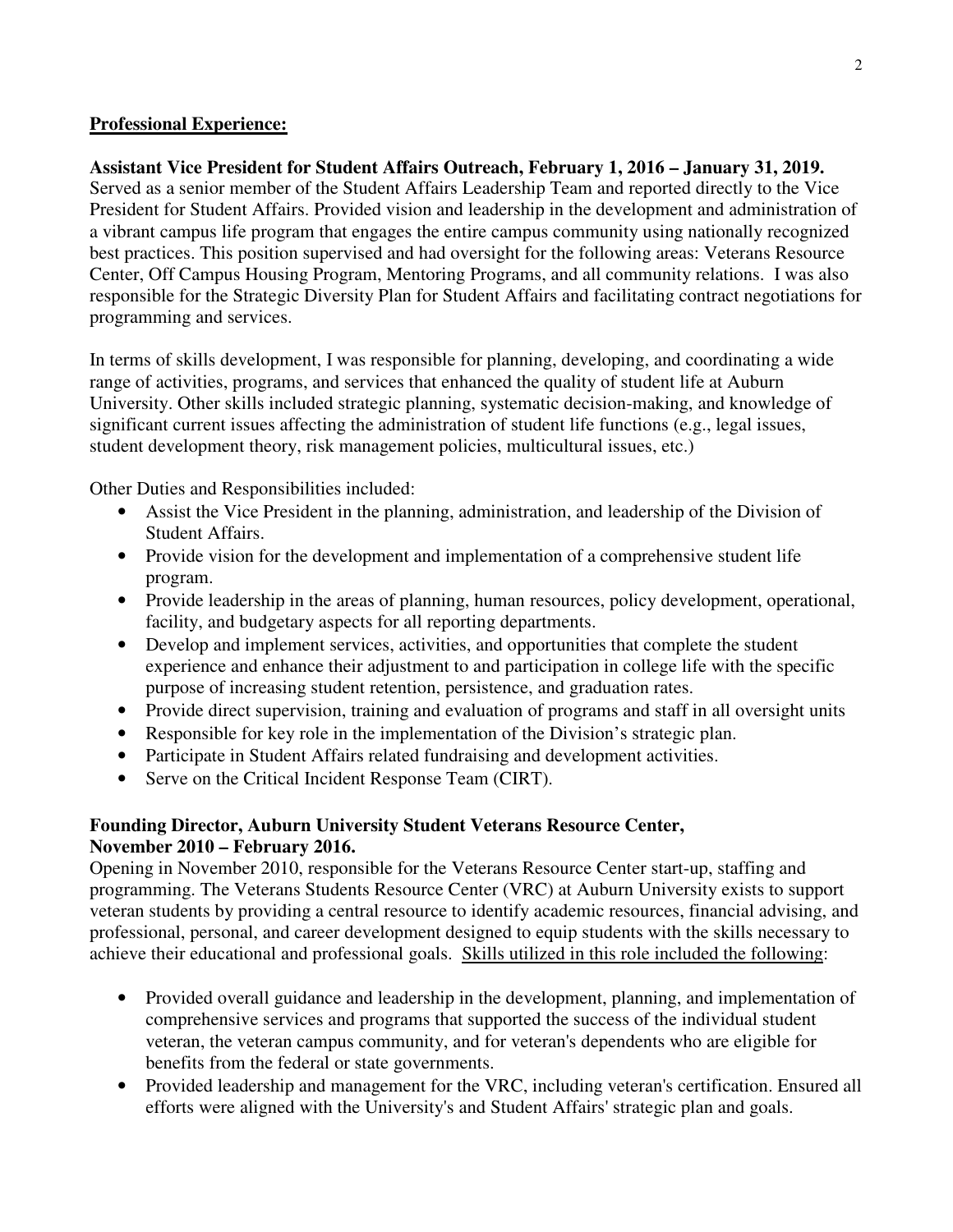- Responsible for forging effective working relationships with staff, faculty and community service agencies to provide appropriate student support, referrals and access to resources.
- Explored current issues as they relate to military veterans returning to college and provided solution-oriented problem solving and program development that supported student veteran academic achievement, engagement in High Impact Practices, and student veteran retention and graduation.
- Interviewed, hired, supervised and participated in the training of full-time staff, student assistants, VA work-study, and student interns.
- Ensured that Auburn University was in compliance with Veterans Administration and other required guidelines in the veterans certification process, especially as it pertains to the maintenance of student records, setting and maintaining the certification calendar, and in ensuring the campus meets or exceeds VA accountability/reporting requirements.
- Promoted an environment of inclusion and cultural sensitivity and served as a first point of response to veterans and/or veteran's dependents who raise issues or concerns about the services provided by the VRC.
- Served as a representative at local, state and federal level pertaining to veterans' programs and services. Responsible for the assessment of services and program goals and prepared ongoing and end-of-year reports, participated in grant-writing and other fundraising efforts.

Services are designed to meet the particular needs and interests of veteran students and include:

- A central academic space where students can obtain information pertaining to veteran students' services provided by the University;
- The dissemination of campus information to veteran students; (as well as active duty military members who are interested in attending Auburn University);
- A central location where veteran student's issues can be resolved:
- Integration of various campus offices in a central location;
- Redesigned orientation program to better serve student veterans;
- Increased coordination with the State of Alabama Veterans Association:
- Review of withdrawal policies for veterans who are called to active duty during the semester which led to a university policy change;

*Named Military Friendly for the 3rd year in a ro***w.** Auburn University has been named to G.I. Jobs magazine's list of Military Friendly Schools for 2012, 2013 and 2014 "for being among the top 15 percent of schools nationwide that deliver the best experience for military students."

The journal Military Advanced Education awarded Auburn University the designation of a top school in the 2015 Military Advanced Education Guide to Colleges & Universities, measuring best practices in military and veteran education. The 2014 and 2015 lists were compiled through extensive research and a data-driven survey of more than 12,000 VA-approved schools nationwide. Auburn is one of 1,700 U.S. colleges, universities and trade schools cited as doing the most to educate America's veterans.

## **Major Gift Officer, Office of Development, July 2009-November 2010.**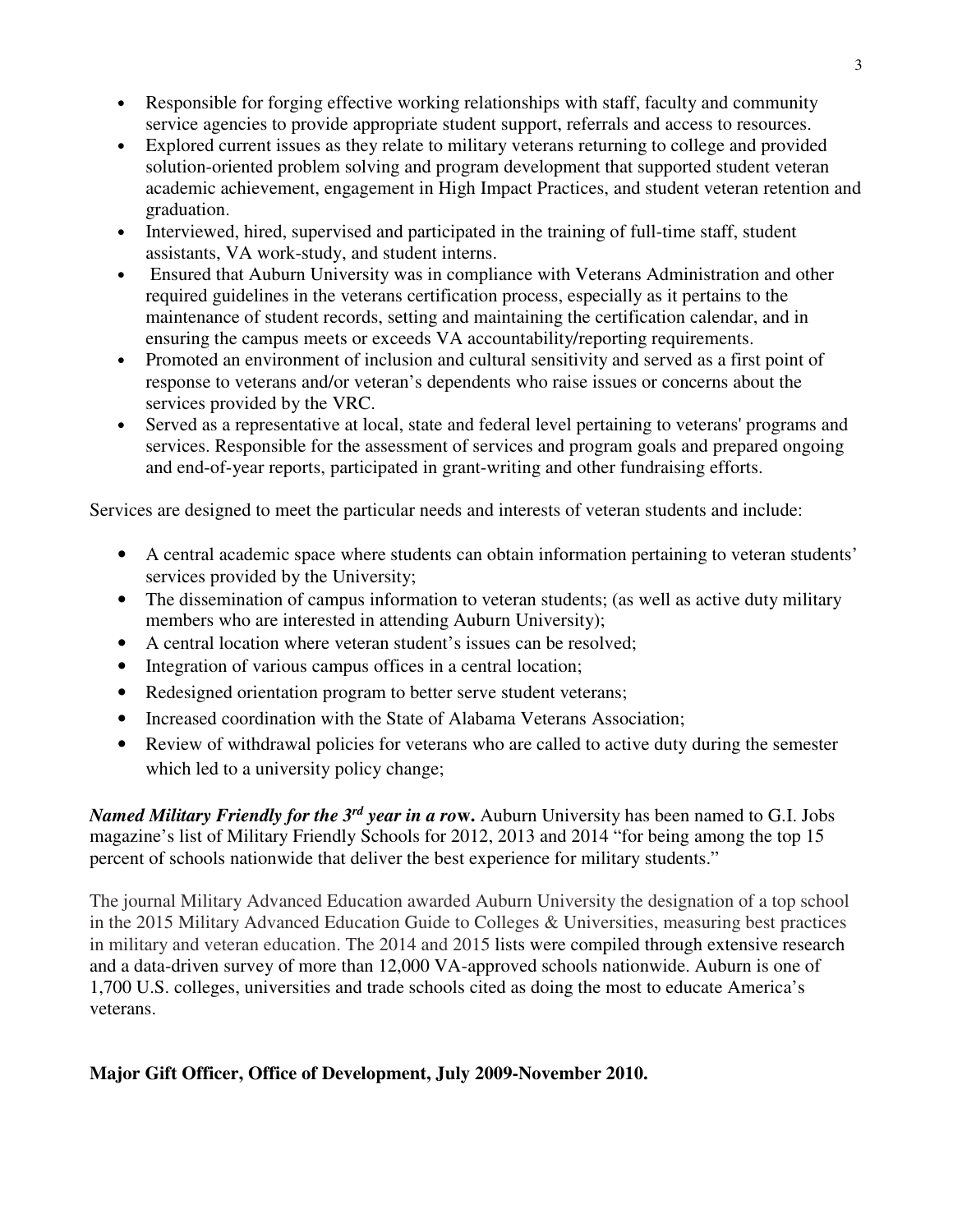Responsible for financial gift support to the institution by seeking private contributions in order to support educational and research programs. Responsible for managing relationships with corporations, foundations and individuals from who funds are sought for various programs and projects of the units.

Skills utilized in this role included:

- Weekly regional and statewide visits with alumni and potential donors to communicate information regarding programs which they requested more information. Effective verbal communication was critical to the success in this role.
- Working weekly/monthly with Deans and department heads on development strategy based on the department's goals and needs.
- Required to manage personnel and vendors.
- Worked with donor databases.
- Strong computer skills, including facility with Microsoft Word, Excel, and PowerPoint.
- Supervisory experience.
- Advanced knowledge of business process management and data quality control processes.
- Strong collaborative problem solving and analytical skills and ability to manage a team were critical to our success.
- Detail oriented, highly organized, and able to meet tight deadlines.
- The position required excellent people skills.

## **Dean of Students, Auburn University, July 2006 – July 2009**.

I served as Dean of Students at Auburn University for three years and was responsible for all Student Affairs/Student Life related matters. I reported directly to the President and provided leadership and strategic direction for all student affairs units including:

- o Dining Services, Housing, Counseling, Career Services, Student Life, Student Health Center, and Health and Wellness.
- o Member of the Auburn Parents Association Board of Directors.
- o Student Recruiting visits (Athletic and Academic).
- o Oversight responsibility for over 300 student organizations.

## *Knowledge, skill and abilities utilized in this role:*

- Extensive knowledge of higher education polices, regulations, and trends with an emphasis on Student Affairs. I was tangentially involved in athletics via my role as Dean of Students, as Chaplain to the Men's Basketball program, and as a Football Letterman.
- Excellent written and verbal communication skills to engage effectively with constituencies, including students, faculty, staff, parents, community leaders, and Board of Trustees.
	- o I was involved in the planning, construction, completion and programming of a new 189,000 square feet Auburn University Student Center completed in Fall 2008.
	- o In total, during my time as Dean of Students, I was responsible for over 60 employees, 300 student employees, 300 student organizations and a multi-million dollar budget.
- Total number of staff in all the areas that reported to me during my 3-year tenure as Dean of Students:
	- o Professional: 22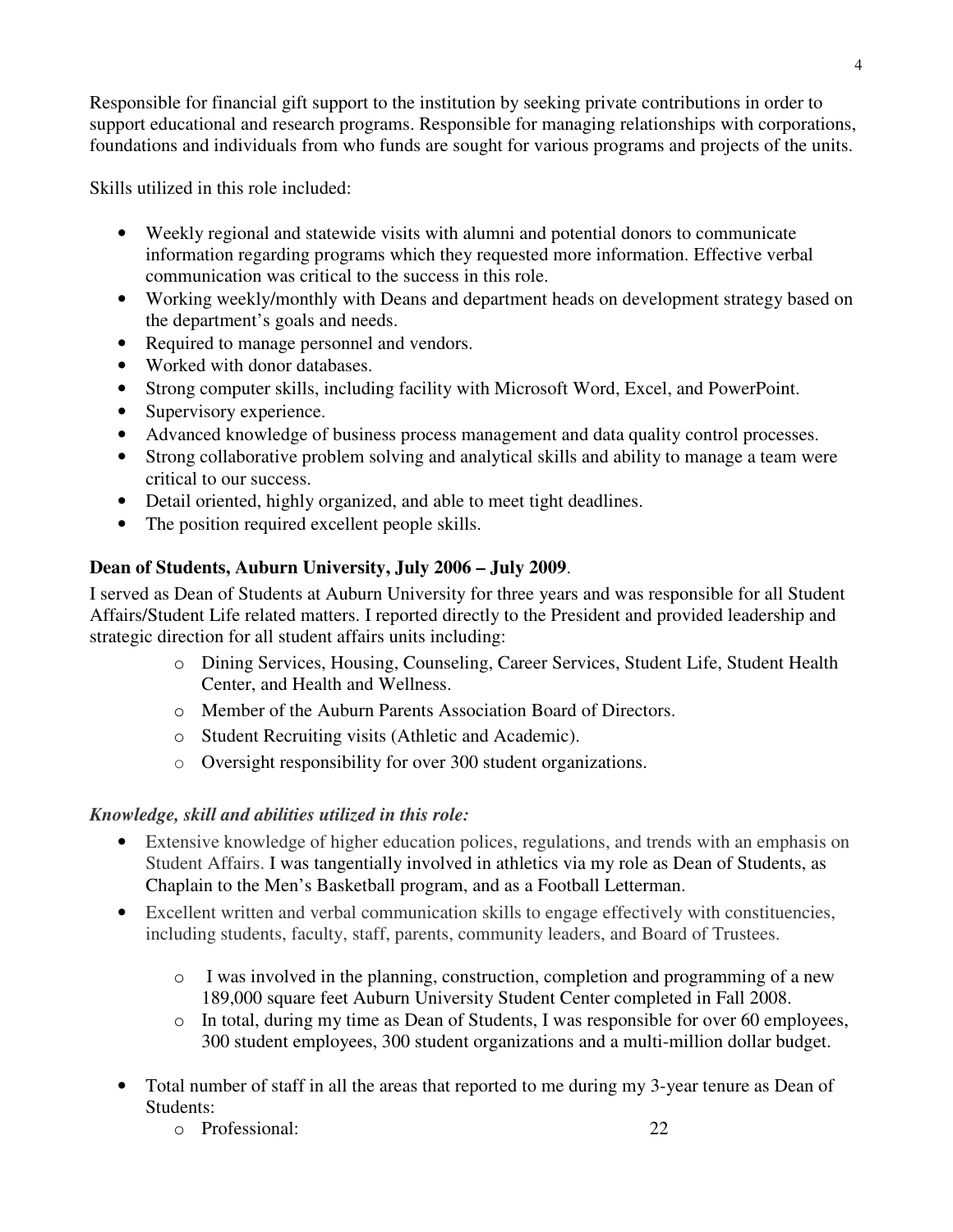- o Administrative/classified: 23
- o Graduate student/paraprofessional student: 15
- 
- Number of Direct Reports and Titles: 11
	- o Director, Medical Clinic
	- o Director, Counseling Services
	- o Manager, Communication Resources
	- o Director, Auburn Student Center
	- o Director, Student Development Programs
	- o Director, Judicial Affairs
	- o Director, Greek Life
	- o Director, Recreational Services
	- o Advisor, the Auburn Plainsman
	- o Advisor, International Student Life
	- o Executive Asst./Business Manager
- Implemented Campus Night Transit line. Using multiple mini-buses traveling to all external Transit destinations and is complemented by the Night Security Shuttle Van Service operated by the A.U. Department of Public Safety to provide safe rides from any on-campus location to any on-campus location seven days a week to enhance campus safety for students.
- Implemented the student Dining Plan in the fall of 2008 to enhance the student on-campus living experience.
- Involved in the development of the Village, a new 8 residence hall community that includes a dining facility that combines sorority chapter meeting spaces, student (and learning community faculty) living space, and housing for freshmen women (1700 rooms), a new dining facility, and new learning communities. A well-designed housing and dining program must provide convenience for on-campus living and allow students to focus on their studies, adjust to college life more easily, and provides social support systems.
- Worked with the SGA to plan a new state-of-the-art recreational facility designed to create a campus-wide culture that promotes healthy lifestyles, enhances the recreational experience and provide a broad intramural program for students.
- Fall 2008 Implemented the Policy of Parent Notification of Alcohol and Drug Incidents.

#### **Special Assistant to the Provost, Auburn University, March 2002 – January 2006.**

• As Special Assistant to the Provost Dr. John Pritchett, I was responsible for supporting his office through a wide range of professional tasks including: managing the Provost's student affairs activities; coordination of academic program reviews, curriculum proposals and approvals; represented the Provost's Office on university committees; helped prepare speeches, citations, and other communications; I served as the Provost's liaison with the campus and outside community; I also helped arrange a number of special events for the Office of the Provost. This position required the ability to work with minimal supervision and maintain the highest level of confidentiality. A very high level of discretion was required from this position due to exposure and access to highly confidential and sensitive information within the Provost's Office, including personnel records, academic situations, policy formulation, Board of Trustees material, etc.

o Other: 20 (Building Specialists)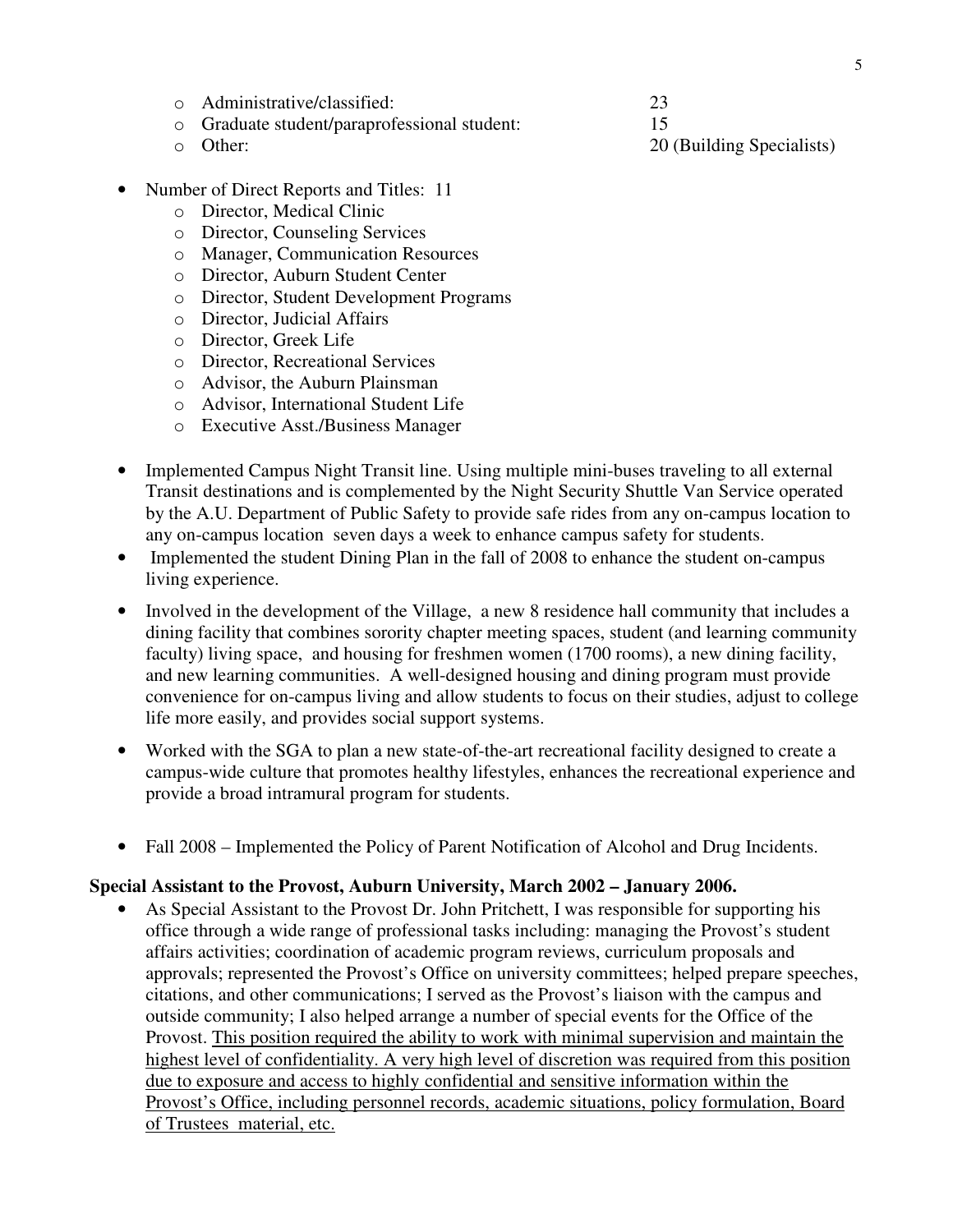- Appointed Chief Diversity Officer. Responsible for recruiting and retaining minority faculty, staff, and students as well as diversity training and multi-cultural understanding, and cultural heritage month recognition/celebration.
- Directed the University's first and only Center for Diversity and Race Relations from its conceptual through construction stages to staffing and programming.
- Developed two unique transition to college programs. One was called the "STEP" (Summer Transition Enhancement Program for incoming disadvantaged students, and the most recent evolution of the program is now titled the "PLUS" (Provost Leadership Undergraduate Scholarship) program. I conceptualized, planned, structured, and developed both programs. PLUS is currently being administered by the office of Diversity and Multicultural Affairs and has received several awards and financial donations.

## **Assistant Professor, Political Science Department, Auburn University, September 1998 - May 2002.**

## **Interim Director, Office of Minority Advancement, Auburn University, April 1999 Jan. 2000.**

## **Selected as a national HUD Fellow in collaboration with Yale University.**

## **Legislative Fiscal Analyst, State of Alabama, August 1993- September 1994.**

- Compiled fiscal and budgetary data and conducted fiscal-oriented research for the State of Alabama House Ways and Means General Fund Committee, other legislative committees, and individual legislators;
- Developed active, positive relationships with personnel in the agencies to which I was assigned;
- Analyzed programs administered by state agencies through the use of statistical analysis;
- Reviewed legislation and analyzed proposed legislation for potential fiscal impacts on state and local government;
- Developed and provided training and orientation for staff and legislators.
- Communicated daily with legislators, legislative staff, to develop materials for their review.
- Conducted feasibility research for state agencies and state legislators.

## **Professional Memberships**

- National Association of Student Personnel Administrators (NASPA)
- Association of American Colleges and Universities (AAC&U)
- American Council on Education (ACE)
- Association of Public and Land Grant Universities (APLU)
- Council for the Advancement and Support of Education (CASE)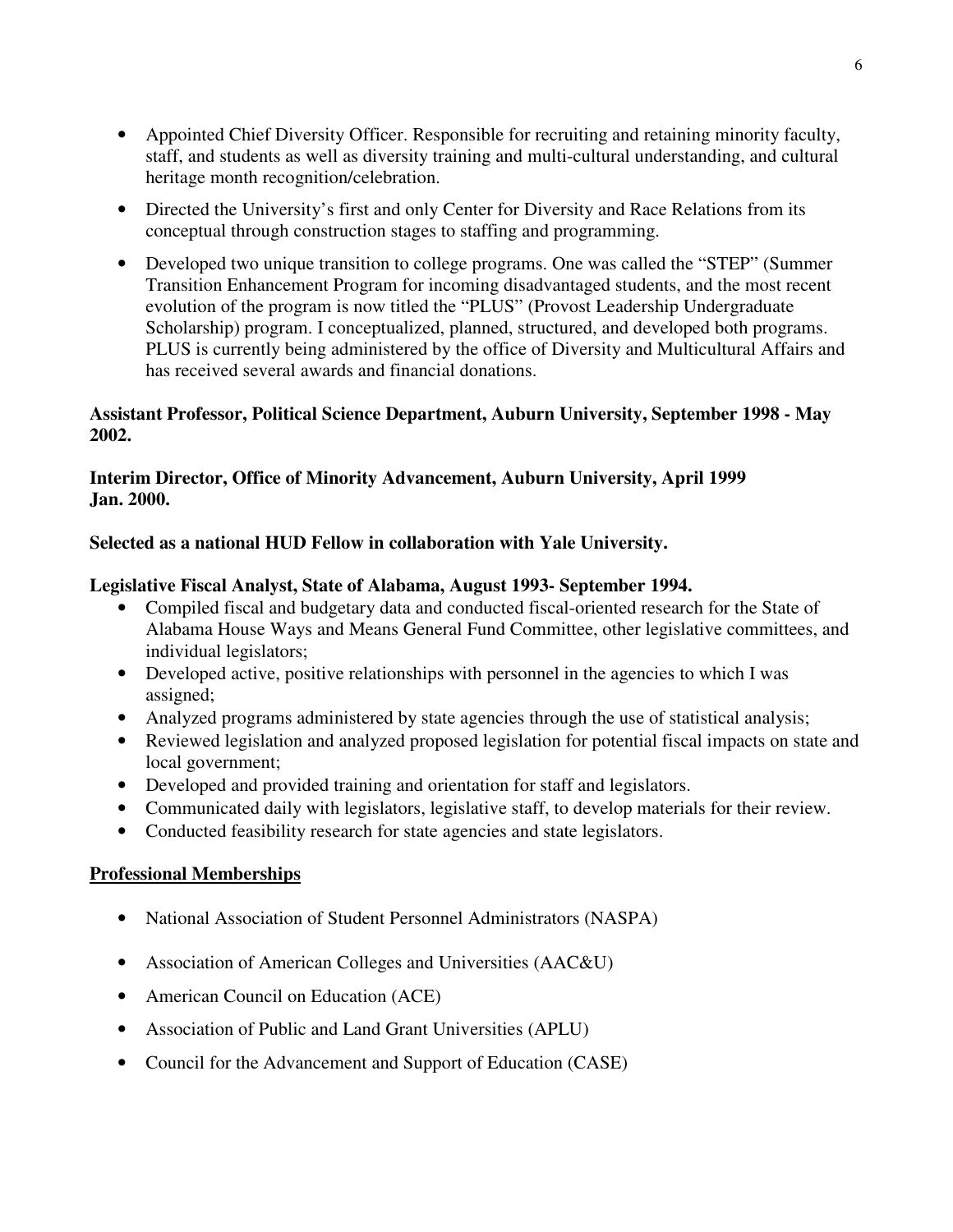## **Teaching Fields:**

• American Political Economy, American Government, State & Local Government, Southern Politics, Urban Politics, Policy Analysis, African American Politics.

#### **Teaching Experience:**

- Assistant Professor, Political Science Department, Auburn University Fall 1998 May 2002. Instructor 2002 – 2018.
- Graduate Teaching Assistant, Auburn University (Public Administration, American Government). Sole responsibility for courses, 1996-1997.
- Graduate Teaching Assistant, Auburn University (Public Policy, American Government) Sole responsibility for courses, 1995-1996.
- Graduate Teaching Assistant, Auburn University (American Political Economy), 1994-1995.

## **Publications:**

• "Globalization's Impact on State-Local Economic Development Policy", accepted for publication in Policy Studies Review, Fall 2000.

#### **Research:**

- Plantation, Inc. Meets the Global Economy.
- "Black Community Power and the White Power Structure: A Comparative Study".
- "Black Power and the Politics of Constitutional Change".

#### **Papers:**

- "Moving Beyond the Growth Machine? Political Regimes and Sub- national Development Strategies", presented at the National Conference of the American Society for Public Administration, Philadelphia, Pennsylvania, July 26-30, 1997.
- Black Power and the Politics of Constitutional Change @ presented at the National Conference of the American Society for Public Administration, Atlanta, Georgia, September, 1999.

#### **Awards:**

- Golden Key Honor Society
- Phi Kappa Phi Honor Society
- Pan Hellenic Outstanding Professor. Winter 2000
- Renaissance Fellow, Yale University, 1997-1999.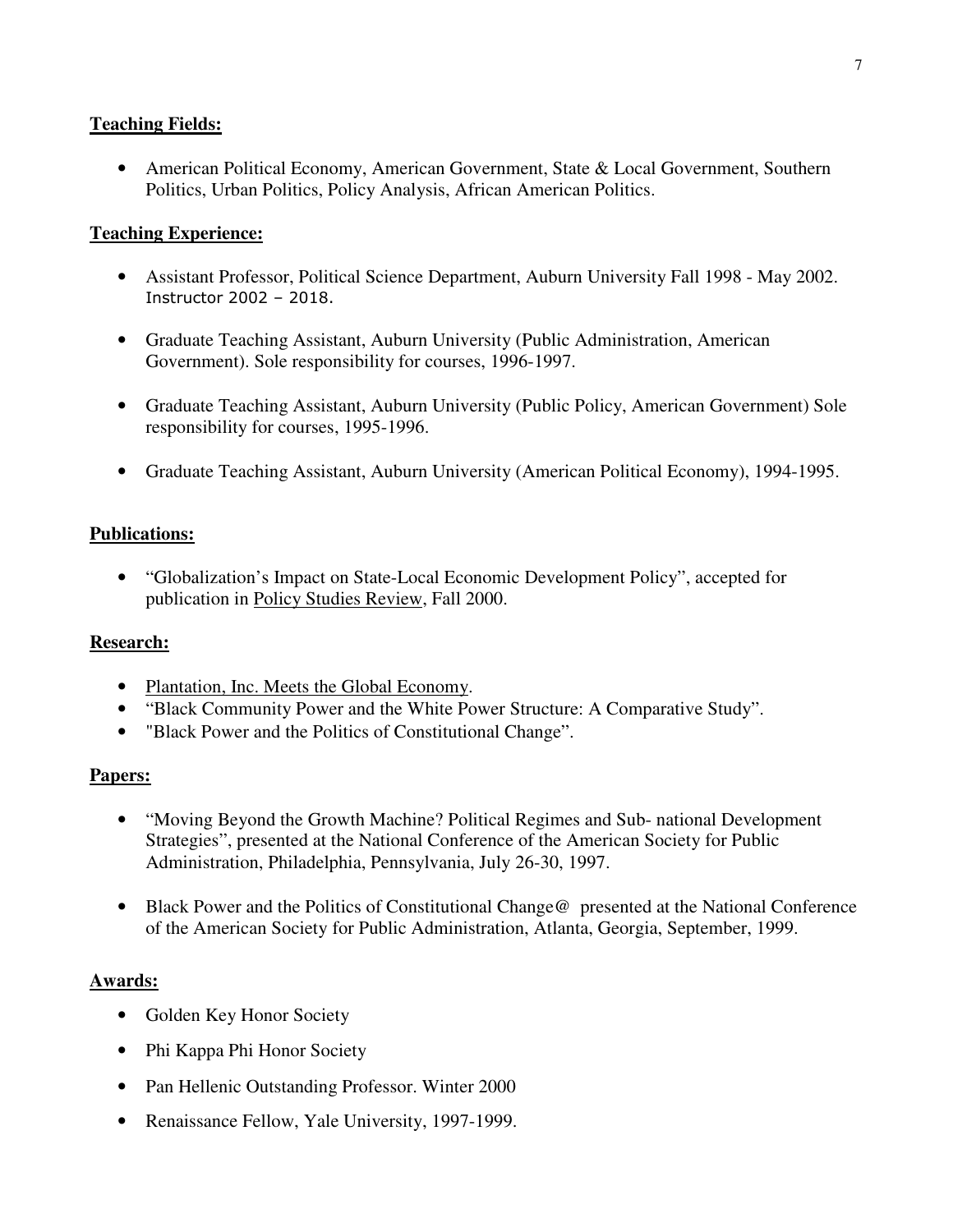- President's Graduate Opportunity Program Fellow, Auburn University, 1994-1996.
- Auburn University Football Scholarship, 1979-1981.

#### **University Committees:**

- Enrollment Management Council, Auburn University, 2006 2009.
- Chair, Student Communications Board, July 2006 2009.
- Chair, Foy Union Board, July 2006 2009.
- Chair, Student Insurance Committee, July 2006 2009.
- Chair, Student Social Life Committee, July 2006 2009.
- Member, Recreational Services Committee, July 2006 2009.
- Member, International Student Committee, July 2006 2009.
- Member, Fraternities and Sororities Committee, July 2006 2009.
- Member, Campus Health and Wellness Committee, July 2006- 2009.
- Diversity Leadership Council, May 2002 May 2005**.**
- Co-Chair, Multicultural Diversity Commission, April 2001 September 2003**.**
- EDI Associate Director Search Committee, April 2000.
- Director, Affirmative Action/Equal Opportunity Employment Search Committee
- Director, Minority Advancement Search Committee, Fall Quarter 1999.

#### **Other Activities:**

- Judge Frank M. Johnson Centennial Planning Committee, 2018.
- Appointed by Governor Kay Ivey to the Delta Leadership Institute class of 2017-2018.
- Appointed by Governor Robert Bentley to the Alabama State Service Commission for Faith Based Initiatives 2013-2015.
- Board Member, Auburn Arts Association
- Member of Diversity Leadership Committee, responsible for the Auburn University Strategic Diversity Plan approved by the Board of Trustees 2002-2005.
- Oxford Round Table, Oxford University, England July 2007.
- Vice Chairman, North Auburn Housing Corporation, 2004 2009.
- Faculty Mentor, Auburn University Men's Basketball, 1997- 2006.
- Chairman, Auburn Planning Commission, July 2005 July/2006.